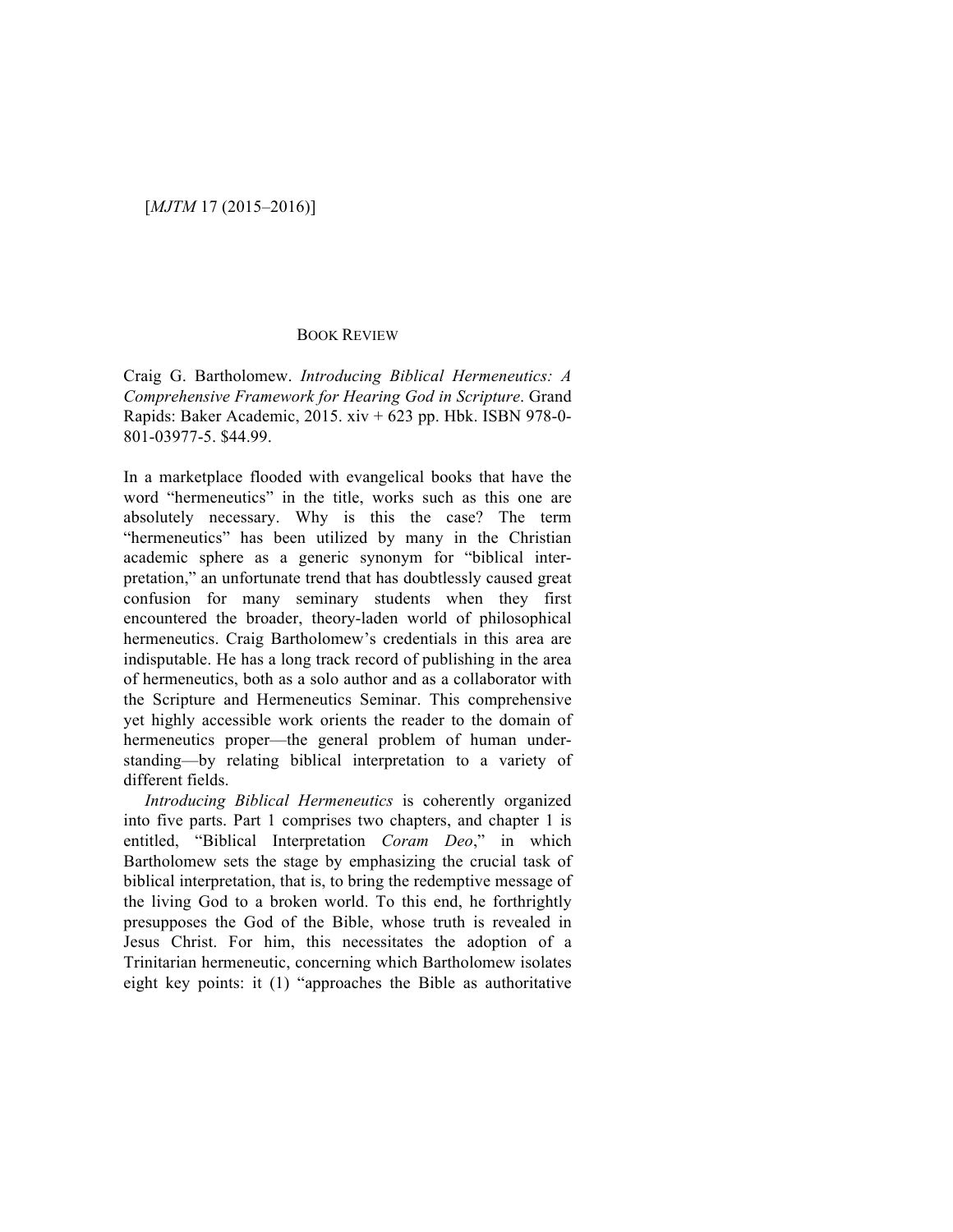## R2 *McMaster Journal of Theology and Ministry* 17

Scripture"; (2) "approaches the Bible *as a whole* as Scripture"; (3) "views ecclesial reception of Scripture as primary"; (4) "exalts and humbles academic interpretation"; (5) "attend[s] to the discrete witness of the Testaments"; (6) "rightly discerns the goal of reading the Bible"; (7) "does not close down but opens up interpretation of the Bible"; and (8) "takes God's address for *all of life* seriously" (8–15). Chapter 2, "Listening and Biblical Interpretation," contains a bold challenge to recover the strengths of the *lectio divina* tradition as a means of truly facing a text with a posture of humble receptivity, in contrast to the attitude of domination that characterizes much of academic biblical criticism.

Part 2 is entitled "Biblical Interpretation and Biblical Theology." Chapter 3, "The Story of Our World," argues for the significance of a *narrative* biblical theology by articulating the importance of narrative in fields as varied as philosophy, theological ethics, and missiology, before commending the work of N. T. Wright on understanding the Bible as an overarching story that the church is invited to enter. Chapter 4, "The Development of Biblical Theology," provides a history of biblical theology with special attention paid to summarizing the work of Childs, Scobie, and Feldmeier and Spieckermann, and ends by repeating the summons to base biblical theology on the narrative of the Bible itself.

Part 3, "The Story of Biblical Interpretation," begins by noting the immense benefits of acquainting oneself with the fruits of previous generations of interpreters; one such advantage is that it inevitably makes the interpreter far more aware of his or her prejudices. In this section, separate chapters are devoted to unpacking the development of Christian biblical interpretation from the patristic to the medieval period, Jewish biblical interpretation through the medieval period, and interpretive trajectories from the Renaissance through Modernity. Interestingly, this part closes with a chapter on the development and theological meaning of the canon.

Part 4, "Biblical Interpretation and the Academic Disciplines," is clearly the heart of the book. The five chapters in this section attempt to constructively develop the ways in which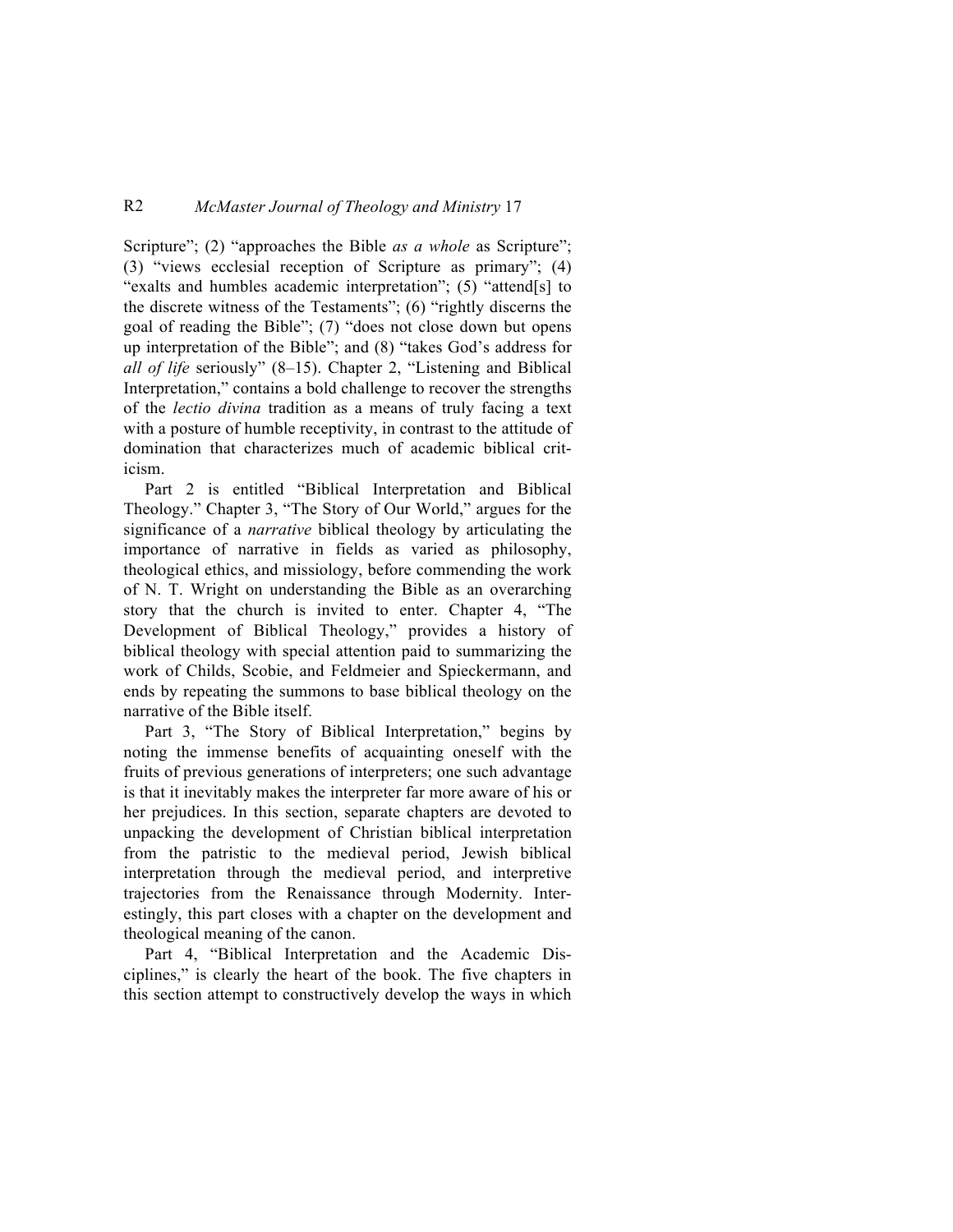biblical interpretation is informed by philosophy, literature, history, theology, and the world of academia. Finally, Part 5, "The Goal of Biblical Interpretation," contains two chapters of sample interpretation geared towards *lectio divina* reading and homiletics respectively.

The vast range of scholarship this book addresses makes it impractical or even impossible to comprehensively survey the book in its entirety. The following section will, accordingly, interact with some of its central contentions and provide some critical reflections. Perhaps most importantly, Bartholomew repeatedly (and correctly!) stresses the foundational role philosophy plays in setting the guiding assumptions that one will employ in the reading process. With this in mind, his treatment of the subject (chapter 9, "Philosophy and Hermeneutics") is, surprisingly, lacking in a clear articulation of his chosen metaphysical framework. After describing the rationalism of Spinoza's and Kant's limitation of knowledge on the structures of the mind, he moves to Hamann's theological critique of the enlightenment's optimism about the capabilities of unaided human reason. From here, the figures covered are Herder, Kierkegaard, Schleiermacher, Heidegger, Gadamer, Ricoeur, Habermas, and Rorty. Nevertheless, while some may raise their eyebrows at this section (for example, the complete absence of thinkers such as Levinas or Deleuze, or his assertion that nothing "groundbreaking" [312] has been done since Gadamer), it does provide a somewhat broader historical survey than many comparable works (which tend to start with Schleiermacher). In the final paragraph of his historical review, he states, "In my opinion we need to draw on the tradition of Hamann, Herder, Kierkegaard, Gadamer, and Ricoeur to articulate the contours of a Christian hermeneutic for today" (325).

When the reader has finally arrived at the point in which the author formulates his own position (appropriately titled "An Augustinian Hermeneutic"), the lone four pages devoted to this proposal are mildly anticlimactic, and two of the four pages are devoted to one of his six points. His "Augustinian Hermeneutic" has a number of distinctive features. The first is that all knowledge is "traditioned," and he works within the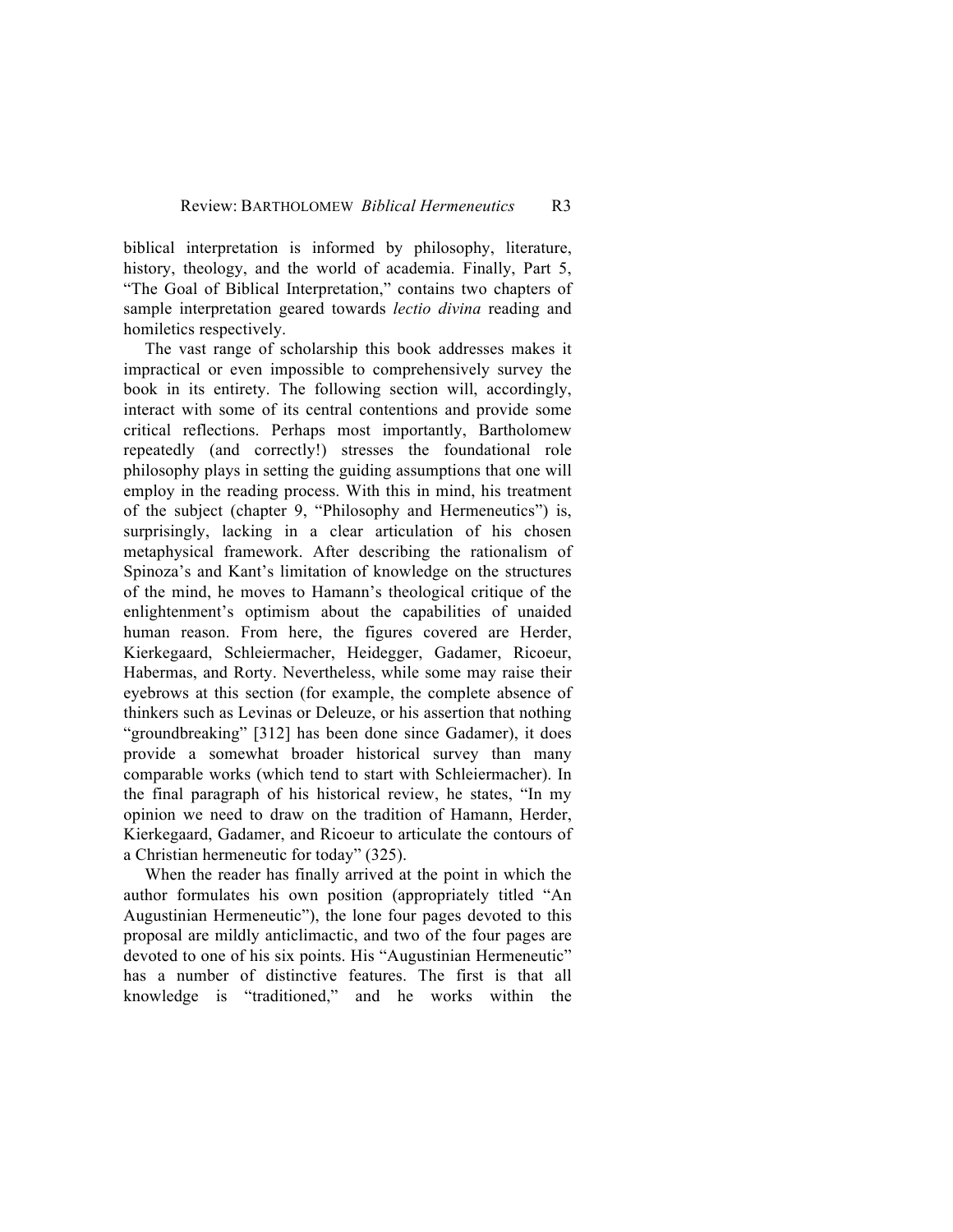## R4 *McMaster Journal of Theology and Ministry* 17

"Augustinian" rather than the "Aristotelian-Thomistic" framework (326). Another is that theology and the broader Christian tradition as well as philosophy must shape one's hermeneutic. Third, fundamental is the belief that the world is "creation" (326). This point is then elaborated in terms of the implications that it may have for a Christian view of language, and a corresponding philosophy or theology of language. Here, his suggestions that language does not create reality wholesale, and that it ordinarily functions perfectly well, would be controversial to only the most radical of postmodern thinkers. Fourth, the reader is embedded in history (understood as God's "dynamic creation" [329]). Fifth, the reality of ideology should be recognized. Last, biblical hermeneutics needs to be based on this general hermeneutic.

Given what Bartholomew has set out to accomplish in this book, these suggestions are lacking in specificity to an astonishing degree. Furthermore, it is unclear why he has drawn such conclusions. While an ontology of Augustinian idealism is an entirely defensible metaphysical option, he fails to provide any line of reasoning—philosophical, theological, or otherwise—as to why this choice is preferable to any other. The implications he draws from his emphasis on the reality of creation (and humans' finitude within it) are hardly self-evident; as proof, one need only compare the far more "postmodern" results achieved from a similar starting point by James K. A. Smith (who does not appear) or John Caputo (who is mentioned only in passing). His brief point about "oppressive ideologies" (329) seems to assume a pejorative definition of the term, a highly questionable move that does not demonstrate awareness of the alternative definition of "ideology" as a fundamental aspect of the unconscious of social reality (see Slavoj Žižek 1989). Additionally, treating ideology as "false consciousness" can serve directly to mask the concrete oppression embedded in a society.

The final section of chapter 9 only heightens the confusion. Entitled "Philosophy of Language and Biblical Interpretation," it provides a specific interpretive example of the issues generated by studying the meanings of individual words. Not only is this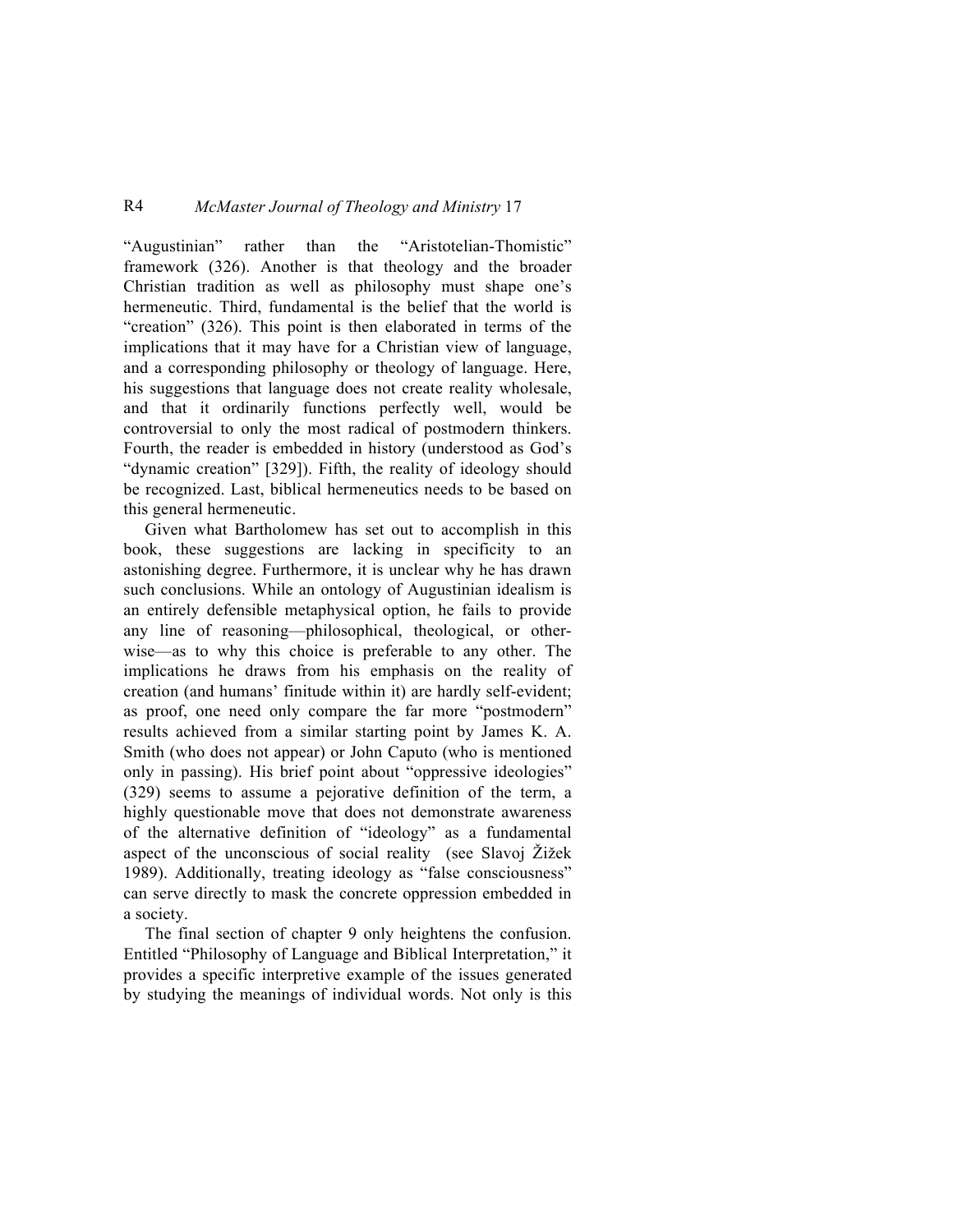the domain of lexical semantics, the only source he cites as offering a correct articulation of principles for lexical study, besides vague references to different "views of language" (which are left unspecified), is James Barr's 1961 *Semantics of Biblical Language*. While Barr is often cited as a standard text for avoiding lexical fallacies, this does nothing to acknowledge the broader debate within linguistics concerning the proper criteria for lexical meaning (for example, monosemy versus polysemy). Additionally, it simply operates on a different level than the philosophy of language proper, which is more concerned about what language *is* and how it interacts with reality. The questions raised by the various figures in the history of philosophical hermeneutics have far more to do with what the reader does with the results of his or her interpretation (and the factors influencing the process as a whole) than the specifics of the technical details of lexical and grammatical analysis, which lie outside the arena of philosophical hermeneutics (see A. C. Thiselton 1980).

A couple of further issues are worth noting. While the history of biblical interpretation from the Renaissance through Modernity in chapter 7 is heavily biased towards Old Testament studies, his analysis of the influence of Kant upon de Wette, and the subsequent transmission of this viewpoint to his student Wellhausen under the guise of an objective approach free from the impact of philosophy is highly insightful. Also to be praised is his sympathetic reading of Barth as a biblical exegete. Conversely, his assertion that postmodern approaches are dwindling overall is plausible only if the most stringent definition of the word is adopted. But he does not provide the reader with the raw data from which to make this assessment; the four pages devoted to the "Postmodern Turn" (242–45) in biblical studies do not provide *a single example* of scholarship performing postmodern interpretation of the Bible, except for a footnote reference to one of the survey books on the subject by A. K. M. Adam (whose last name is erroneously spelled "Adams" both here and in the author index).

Taken in its entirety, *Introducing Biblical Hermeneutics* functions best when treated as a survey book. For example, in an excursus discussing what it would mean to read the Pentateuch